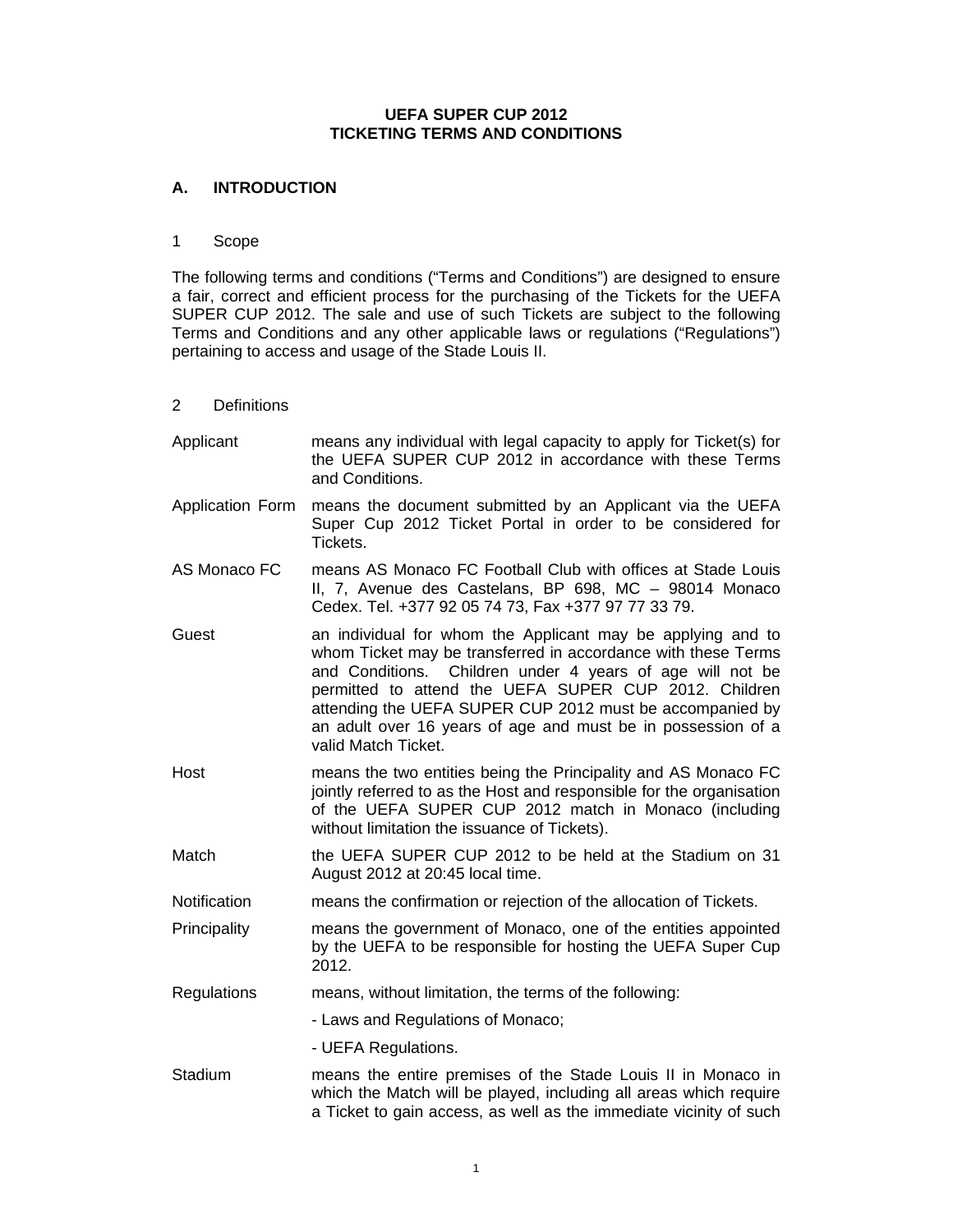areas.

| Ticket (s)                                     | means a Ticket giving right of entrance to the Match in<br>accordance with the information stated thereon.               |  |
|------------------------------------------------|--------------------------------------------------------------------------------------------------------------------------|--|
| <b>Ticket Holder</b>                           | means any individual holding a Ticket.                                                                                   |  |
| <b>UEFA</b>                                    | means the Union des Associations Européennes de Football,<br>with offices at Route de Genève 46, 1260 Nyon, Switzerland. |  |
| <b>UEFA Super</b><br>Cup 2012 Ticket<br>Portal | means the platform from where Applicants can order the ticket(s)<br>at https://ticketing.uefa.com/uefasupercup.          |  |

## **B. TICKETS**

- 3 Applications
- 3.1 Individuals may apply for Ticket(s) for the Match via the online service provided by UEFA and the Host (or its agent) through the UEFA Super Cup 2012 Ticket Portal. Failure to complete the Application Form correctly will result in the application being rejected.
- 3.2 Each Applicant can apply for a maximum of two (2) Tickets. Any duplicate or multiple applications made by an Applicant will be rejected. UEFA, the Host and their agents reserve the right to cancel or reject any application at their sole discretion. False applications may be subject to legal action.
- 3.3 Applicants, by submitting their application, acknowledge and agree that Tickets are not guaranteed for the Match. Applicants must only apply for Tickets in one price category.
- 3.4 Post-ballot sales phase: in the event that there are any Tickets available after the pre-ballot sales phase, sales will be re-opened at a date to be announced in due course and Application Forms received by UEFA and the Host (or its agent) after such date will be assessed and Tickets will be allocated on a first come first served basis. Applicants will be notified of the result of their application within one week.
- 3.5 Neither UEFA nor the Host are liable for any damages sustained as a result of incorrect entry of information, any technical malfunctions of the internet, any failure of computer hardware or software, or any lost, incomplete or illegible applications.
- 3.6 Applicants shall indicate, by ticking the "I Agree" box, that they have understood, agreed with and will conform to these Terms and Conditions http://www.uefa.com/MultimediaFiles/Download/competitions/Ticketing/01/81/6 7/91/1816791\_DOWNLOAD.pdf
- 4 Ticket Allocation
- 4.1 Pre-ballot sales phase: Application Forms must be registered via the UEFA Super Cup 2012 Ticket Portal no later than 12.00 CET on 2 July 2012. Late applications will not be accessed or processed. If demand exceeds supply for the Match and/or category, all Tickets and/or category thereof shall be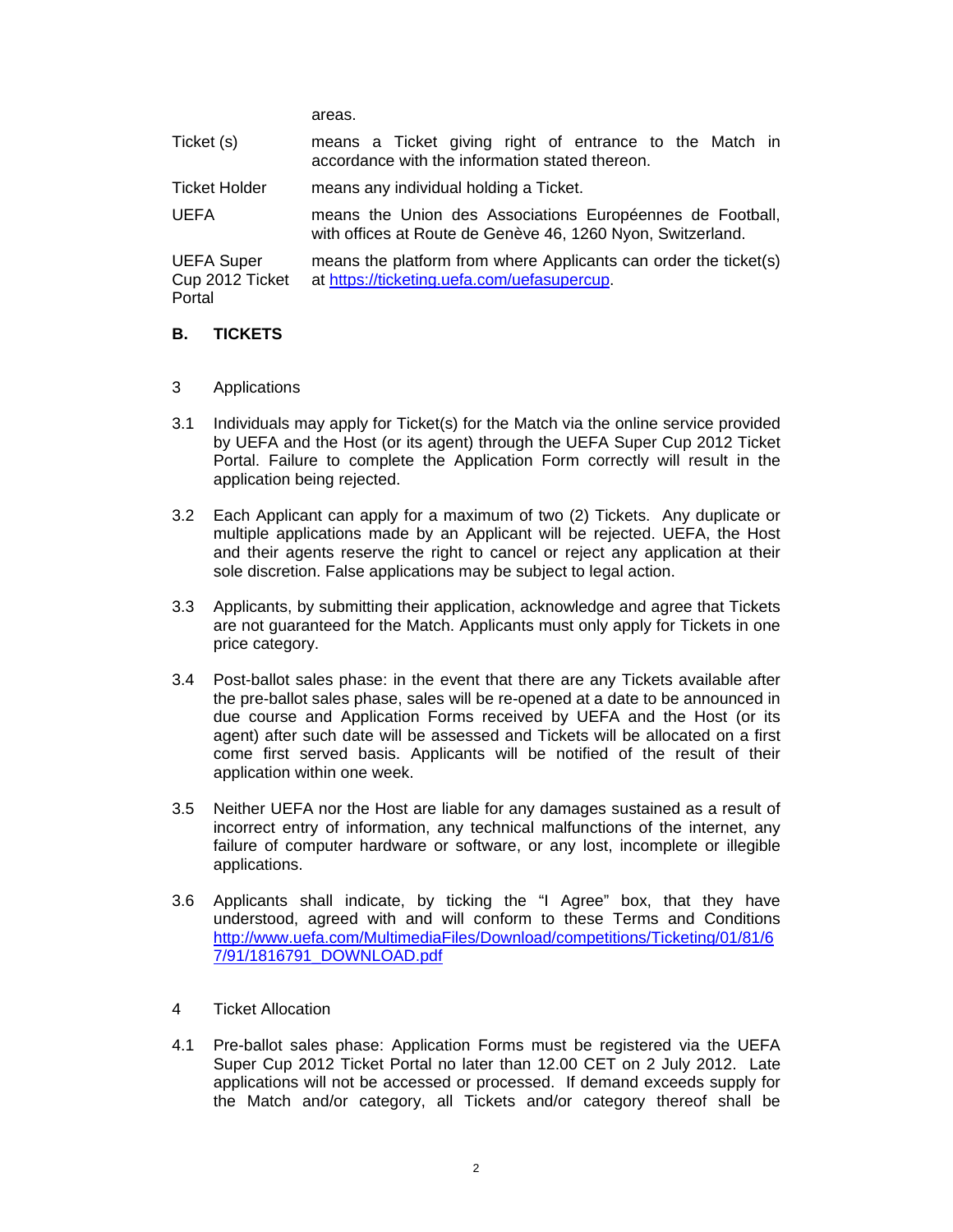allocated by random selection via a ballot. All Applicants, whether successful or unsuccessful, will be informed by email not later than 6 July 2012.

- 4.2 A limited number of complimentary Tickets for Applicants using wheelchairs will be available. Furthermore, a complimentary Ticket will be provided for their personal assistant/carer. Applications for such tickets can be made until 2 July 12.00 CET via the AS Monaco FC email address: billetterie.supercup@asmfc.com.
- 5 Payment and Distribution of Tickets
- 5.1 Payment of Tickets can be made by using a valid credit card (Mastercard, Visa, JCB or Diners only). The total amount for the purchase of Ticket(s) will be charged during the period from 4 July to 5 July 2012 to the credit card specified on the Application Form and will include an administrative charge of 5 Euros per application.
- 5.2 Sufficient funds must be available in order to purchase Ticket(s) and the credit card must have an expiry date beyond August 2012. Failure to make payment shall entitle UEFA or the Host (or its agent) to cancel the allocated Tickets and re-allocate them to another Applicant.
- 5.3 Ticket(s) shall be picked up by the applicant at the Stadium. The applicant must present a copy of the winner confirmation email and also a valid ID document. The Ticket Collection Point will be open on 30 August from 10:00 to 18:00 and on 31 August from 10:00 to 18:00.Tickets will not be dispatched by courier.
- 5.4 Duplicate Tickets will not be issued under any circumstances.
- 5.5 APPLICANTS SHALL PROVIDE THEIR NAME AND FULL ADDRESS DETAILS ON THE APPLICATION FORM. APPLICANTS SHALL BE FULLY AND UNCONDITIONALLY RESPONSIBLE FOR ENSURING THAT THEIR GUEST UNDERSTANDS, AGREES TO AND COMPLIES WITH THE TERMS AND CONDITIONS AND ANY APPLICABLE LAWS AND REGULATIONS.
- 5.6 Ticket Holders may only elect to cancel or exchange Tickets during the sales phase notified by UEFA on the UEFA Super Cup 2012 Ticket Portal. No cancellation will be accepted after the 2 July 2012. All successful sales shall be processed in full and payment deducted from Ticket Holder credit card after this date.
- 6 Use of Tickets
- 6.1 Entrance to the Stadium will be authorised on Match day only upon presentation of a valid Ticket per person and, if so requested, valid proof of identification with photograph (passport or national ID). Ticket Holders leaving the Stadium shall not be permitted to re-enter.
- 6.2 Neither UEFA nor the Host (including their respective representatives and agents) will be liable for any loss, injury or damage howsoever caused to the holder of a Ticket. The possession of a Ticket shall constitute unconditional acceptance by the Ticket Holder of these Terms and Conditions and imply an undertaking on the part of the Ticket Holder to observe and comply with them.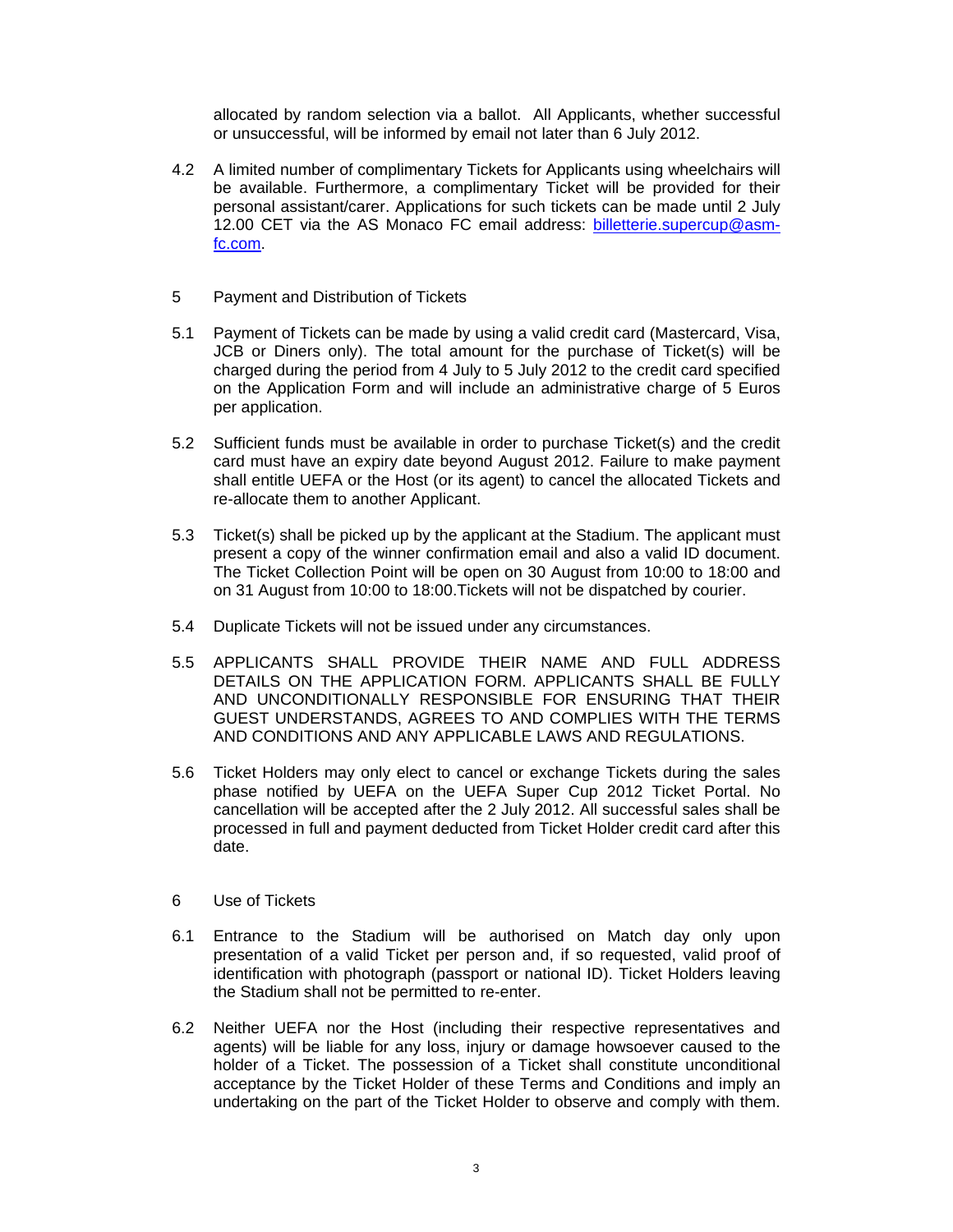In the event of any breach of these Terms and Conditions by the Ticket Holder, UEFA and the Host (including their representatives and agents), reserve the right to cancel the Ticket Holder's Ticket(s) and retain the money paid therefore.

- 6.3 Both UEFA and the Host have the right to strictly enforce these Terms and Conditions and the Regulations. All Tickets remain the property of UEFA and, except as set out in Article 6.5, are not transferable. In case of any breach of these Terms and Conditions, Ticket(s) shall be voided, access to the Stadium will be denied to such breaching Ticket Holder(s) and the Ticket(s) shall, upon request of UEFA or the Host (or any of its duly authorized representatives present at the Stadium), be delivered up to UEFA.
- 6.4 APPLICANTS SHALL PURCHASE THE TICKET(S) EXCLUSIVELY FOR HIS/HER OWN PERSONAL USE (AND FOR HIS/HER GUEST'S PERSONAL USE, AS APPLICABLE). ANY OTHER USE IS PROHIBITED. APPLICANTS SHALL NOT PURCHASE TICKET(S) AS AN AGENT FOR ANY OTHER PERSON.
- 6.5 APPLICANTS WHO PURCHASE MORE THAN ONE (1) TICKET, ARE ENTITLED TO RETAIN ONE (1) TICKET FOR PERSONAL USE AND MAY TRANSFER THE SECOND TICKET TO HIS/HER GUEST FOR PERSONAL USE, PROVIDED HOWEVER THAT SUCH TRANSFER SHALL NOT BE FOR A PRICE WHICH EXCEEDS THE FACE VALUE OF SUCH TICKET PLUS THE PRO-RATED ADMINISTRATIVE CHARGES AS DESCRIBED IN THESE TERMS AND CONDITIONS. **EXCEPT AS PROVIDED IN THE PRECEEDING SENTENCE, TICKET HOLDERS MAY NOT SELL, OFFER FOR SALE, AUCTION BY ANY MEANS (WHETHER ALONE OR WITH OTHER ITEMS), RE-SELL OR OTHERWISE TRANSFER THE TICKET(S) WITHOUT THE PRIOR WRITTEN APPROVAL OF UEFA.**
- 6.6 EACH TICKET HOLDER ACKNOWLEDGES AND AGREES THAT ANY PERSON FOUND SELLING OR OTHERWISE DISPOSING OF THE TICKET(S) WITHOUT THE EXPRESS AUTHORISATION OF UEFA WILL BE REPORTED TO THE RELEVANT AUTHORITIES.
- 6.7 APPLICANTS, BY SUBMITTING THEIR APPLICATION, ACKNOWLEDGE AND AGREE THAT TICKETS ARE ISSUED SUBJECT TO ANY APPLICABLE LOCAL LAWS AT THE STADIUM AND ANY REGULATIONS OR RULES IN FORCE AT THE STADIUM FOR THE MATCH.

# **C. SAFETY AND SECURITY**

- 7 For the purpose of maintaining safety and security all persons attending the Match shall, if requested by police, stewards, safety personnel, and/or any other duly authorised persons, co-operate at any time (if so requested) in respect of: (a) handing over for verification a valid Ticket and photographic proof of identity (b) submitting to inspections, body checks and removal of unauthorised objects; and (c) complying with the instructions and guidelines of all such personnel.
- 7.1 No person shall enter or attempt to enter, the Stadium whilst under the influence of alcohol or drugs, or in possession of, whilst using, holding or attempting to bring without limitation the following items: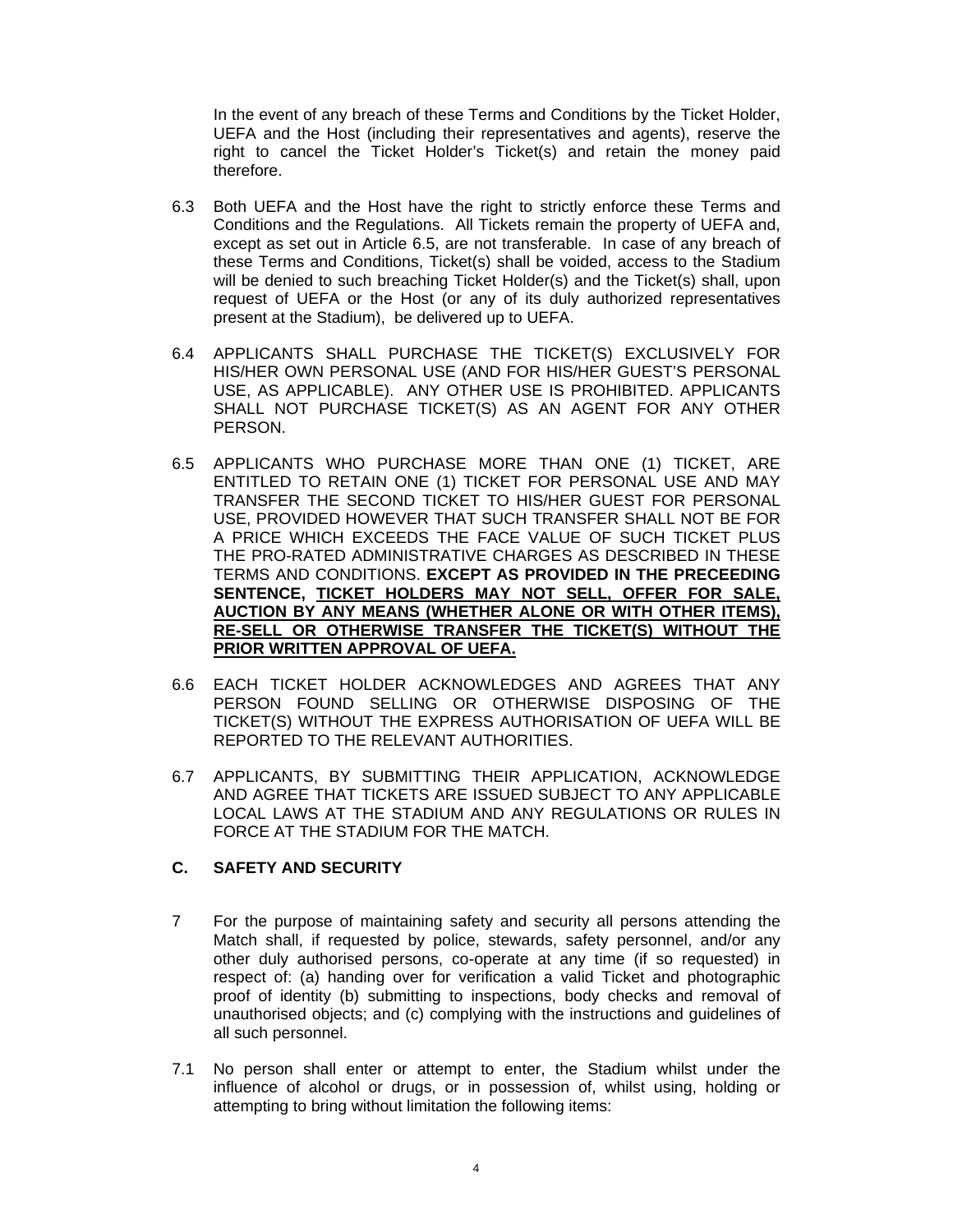- (a) all weapons, regardless of type, and all objects that can be used as such;
- (b) all objects, materials or substances likely to pose a threat to safety, public order, or to disrupt the Match, or cause injury to persons or damage to goods;
- (c) projectiles of any kind such as bolts, pieces of wood or metal, stone, glass, cans, bottles (whether filled with combustible substances or not), prohibited containers which are, or were, capable of holding liquid and which, if thrown would be capable of causing injury to another person;
- (d) flammable or explosive substances, liquids and gasses, fireworks or flares of any kind;
- (e) alcoholic beverages, drugs, narcotics, stimulants or similar substances;
- (f) banners or other signs or material bearing offensive, malicious, provocative, political or racial or sectarian text or messages and commercial/promotional materials;
- (g) flags, flagpoles, banners, badges, headgear, inflatable items, or symbols likely to disrupt order and safety or to impair visibility of other spectators;
- (h) animals except guide dogs (upon prior authorisation obtained from the Host);
- (i) promotional and commercial objects and materials of whatever nature, including but not limited to documents, leaflets, brochures, apparel, badges, signs, symbols, banners or similar;
- (j) other objects identified by police, stewards, safety personnel and/or any other duly authorised persons, which may affect security, public health, public order and/or the reputation of UEFA and/or the Host.
- 7.2 Whilst inside the Stadium no person shall:
	- (a) throw, cast, thrust or fire any objects;
	- (b) act in a violent or disruptive way or in any way incite violence, racism, sectarianism or xenophobia which may affect security, public health, public order and/or the reputation of UEFA and/or the Host;
	- (c) express national, political, religious, ethnic and/or racial ideas or pursuits;
	- (d) create any threat to the life or safety of himself/herself or others, or harm another person in any way whatsoever;
	- (e) climb lighting masts, fences, roofs, dug-outs, and any other apparatus or constructions, or stand on seats;
	- (f) stand on the pitch or area around the pitch at any time;
	- (g) stand within viewing areas of the Stadium;
	- (h) smoke within the Stadium;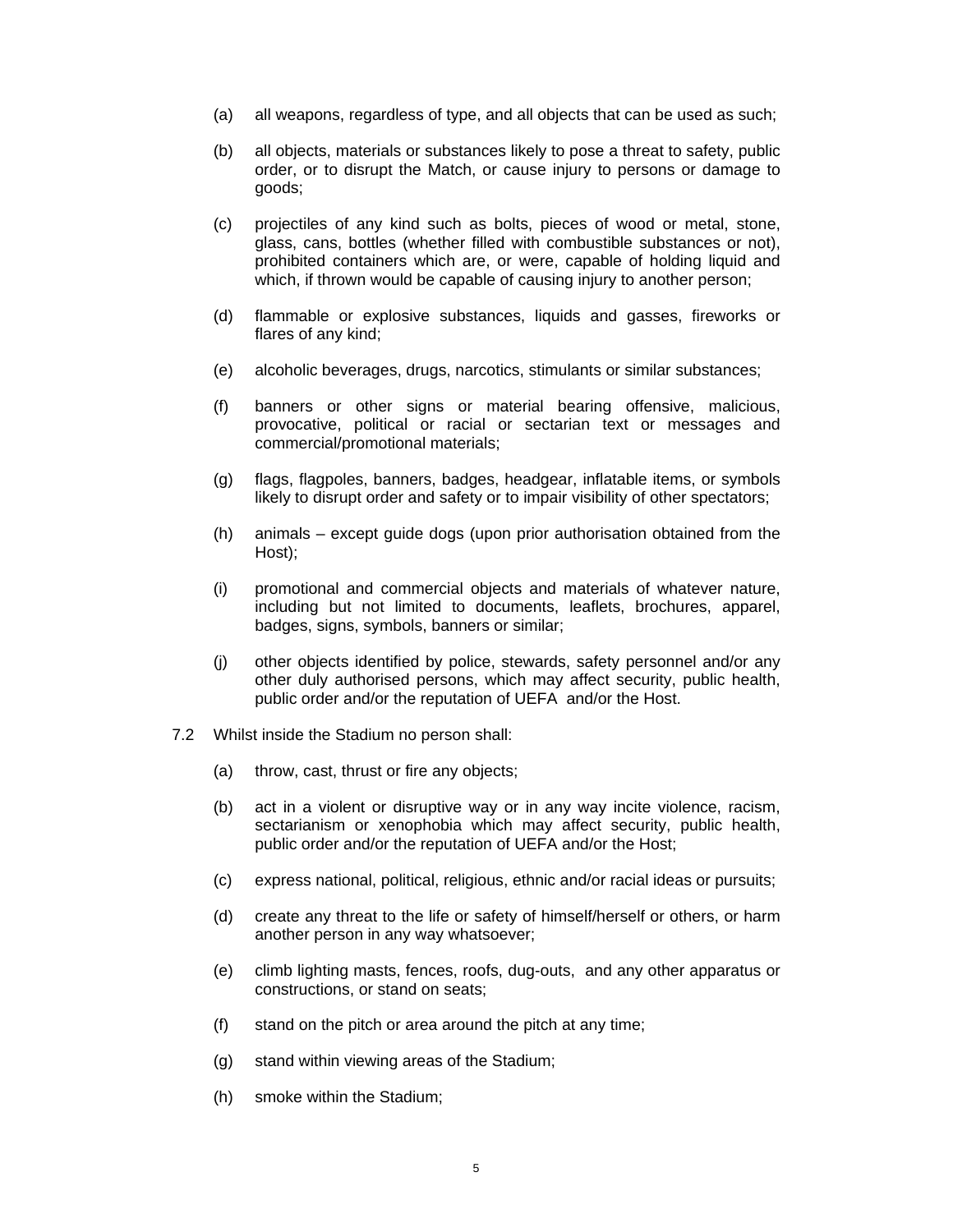- (i) move from one sector to another, if this movement is not permitted;
- (j) cause injury to persons or damage to any objects at any time;
- (k) remain at the Stadium longer than is strictly necessary for the purposes of watching the Match, or enter, block or otherwise use areas meant to be used in the event of any danger, such as emergency exits, entrances, stairs, landings etc.

## **D. MISCELLANEOUS**

- 8 Commercial Activity
- 8.1 Tickets may not be used for any commercial purposes such as, without limitation, for promotion, advertising, use as a prize in a competition or sweepstake, or as part of a hospitality or travel package (for example: combining flights, hotel and Tickets) without the prior written approval of UEFA.
- 8.2 No person at the Stadium may conduct promotional or commercial activity, including transmitting of match results, statistics or other data without the prior written approval of UEFA.
- 8.3 Any person at the Stadium is strictly prohibited from using, possessing or holding goods with promotional or commercial aims, as well as offering to sell, selling or possessing goods with intents to sell such drinks, food, souvenirs, Tickets, clothes, promotional and/or commercial items. All such items may be removed or temporarily confiscated by police and/or by stewards and/or any other duly authorised persons.
- 9 Sound and Image Recordings
- 9.1 Any person attending the Match acknowledges that use may be made, free of charge, of his/her voice, image and likeness by means of live or recorded video display, broadcast or other transmission or recording, photographs or any other current and/or future media technologies.
- 9.2 Any person attending the Match shall not record and/or transmit any sound, image and/or description of the Stadium or the Match (as well as any result and/or statistics of the Match) other than for private use. In particular, it is strictly forbidden to disseminate over the internet, radio, television or any other current and/or future media, any sound, image, description, result or statistics of the Match in whole or in part, or assist any other person(s) conducting such activities.
- 10 Non Compliance with these Terms and Conditions and Regulations
- 10.1 Any Ticket Holder(s) whose actions are inconsistent with, or whose Ticket(s) have not been obtained in accordance with these Terms and Conditions will be refused entry to the Stadium or expelled from the Stadium with no right to refund and the relevant Ticket (s) will be cancelled. Ticket Holders shall be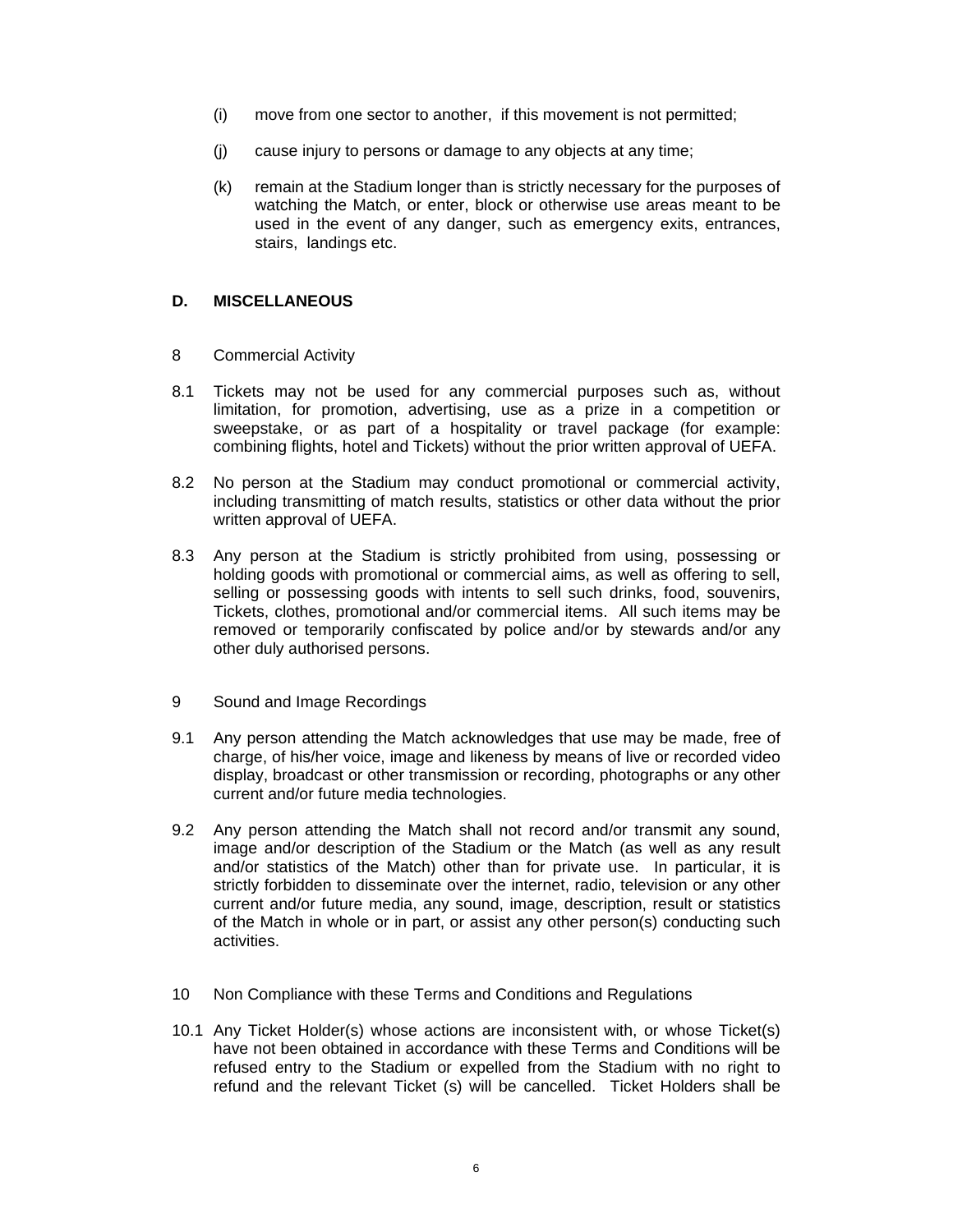obliged, upon request, to give an explanation as to how, from whom and from where their Ticket(s) have been obtained.

- 10.2 UEFA and the Host reserve all other legal rights.
- 11 Unauthorised Spectators

Individuals banned from attending football matches by the competent authorities or sports governing bodies are prohibited from applying for Tickets or attending the Match.

12 Indemnification

Applicants and their Guests are responsible for the use of all Tickets allocated to them and shall indemnify and hold UEFA and Host harmless from and against all damages and liabilities suffered or incurred in connection with, resulting from or arising out of a breach of these Terms and Conditions and the Regulations.

13 Data Protection

Applicants acknowledge and agree that the personal data provided by them and contained in the Application Form is collected, stored and used by UEFA, the Host and its agents. Applicants consent to their personal data being processed for the purposes of the organisation and running of the Match (in particular in connection with the Ticket sales and/or any relevant safety and security measures) and to this end, UEFA shall be permitted to transfer such personal data to third parties, including, if appropriate, the Host (and its agent), who shall only be processing such personal data at UEFA's request and instruction. Furthermore, provided that consent has been specifically given by Applicants in the Application Form, personal data can be used in order to provide Applicants with information on products and services of UEFA or other companies which have been carefully selected by UEFA, as well as in connection with future commercial activities or other UEFA events.

- 14 Unforeseen Circumstances
- 14.1 UEFA, the Host and any competent authority, reserve the right to make alterations to the time, date and venue of the Match under unforeseen circumstances, including without limitation, force majeure, any safety and security concerns or decisions from UEFA or any other competent authority.
- 14.2 In the event that the Match is cancelled, an adequate and proportionate refund/compensation process will be set up depending on the circumstances, within the limits of the applicable law.
- 15 Severability and Amendments
- 15.1 In the event that any provision(s) of these Terms and Conditions or the Regulations are declared void, ineffective or unenforceable by any competent court, the remainder of these Terms and Conditions or the Regulations shall